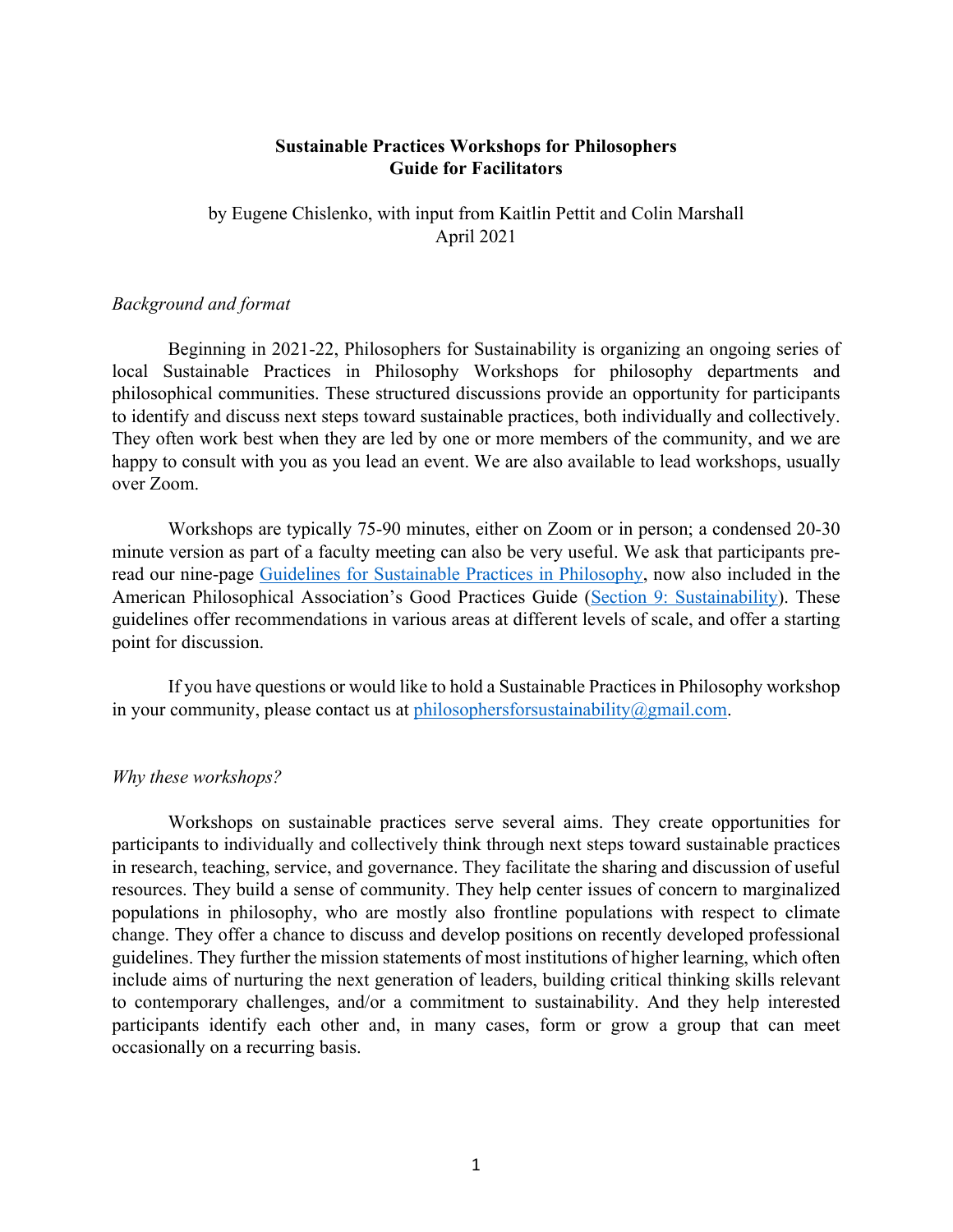#### *Before the workshop*

The basics of holding the event are simple: get permission, pick a time, send an announcement with the Sustainable Practices Guidelines attached, convene and discuss. This is already useful, without any additional preparation. You could stop reading here and just hold the event. This guide, our sample presentation, and further consultation with us offer further suggestions that may help the event go well, but they should always be tailored to your sense of what will be useful in your department or community.

You may want to ask yourself the following questions before the workshop:

- $\div$  Whom do you want to pull in to help make this event happen and help advertise it?
- $\cdot$  Who should announce this workshop, and who should lead it? Do you want a co-leader? Having two leaders can help share work, recruit colleagues, and give the event legitimacy.
- $\cdot$  When will people be most likely to have time and energy to participate?
- $\cdot$  Do you want to do a community-wide event, or part of a faculty meeting, or both in tandem? Doing both allows for inclusive brainstorming followed by specific departmental decisions.
- \* Who should be invited? Faculty and grad students only? Undergraduate majors? Students in all or in some particular philosophy classes? Student government? Staff? A campus sustainability officer? Nearby departments? The answer is rarely "all of the above," though it is often useful to invite a broad range of potentially interested people. Keeping your own workload manageable is also an important concern.
- Reading through the Guidelines, what are issues of particular concern to you that you want to highlight? Do you have any concrete proposals to make?
- v How will you recruit for the event? Some combination of email lists, individual in-person outreach, a flyer, and recruiting others to help recruit is helpful, as is consultation with department chairs and others.
- v Climate activists sometimes distinguish active supporters, passive supporters, passive resisters, and active resisters. Where do people in your community tend to fall on this spectrum? With many active supporters, a group will be ready to think about advocacy and take some bolder steps. For a more neutral or resistant group, your workshop might aim mainly to get people thinking about the relation of their activities to issues of sustainability, and get people talking to each other about specific department practices. In the latter case, drawing connections to existing mission statements can be especially helpful.
- $\triangle$  Do you want to prepare resources to share with participants? Our resources page includes links to syllabi and bibliographies, resources on virtual events and faculty travel, a primer on climate strikes for philosophers, some recommended reading, and other resources.

Sustainability is increasingly important to many of our colleagues and students, and people will probably be interested in and grateful for this event. At the same time, philosophers are very busy, and sustainability crises are overwhelming and terrifying, so some people may struggle to prioritize the event enough to come, even if they want to. It is very useful to be kind and enthusiastic toward people as you schedule the event and encourage people to attend. It is also very useful to stay in contact with one or more people who are kind and enthusiastic toward you and toward your holding the event.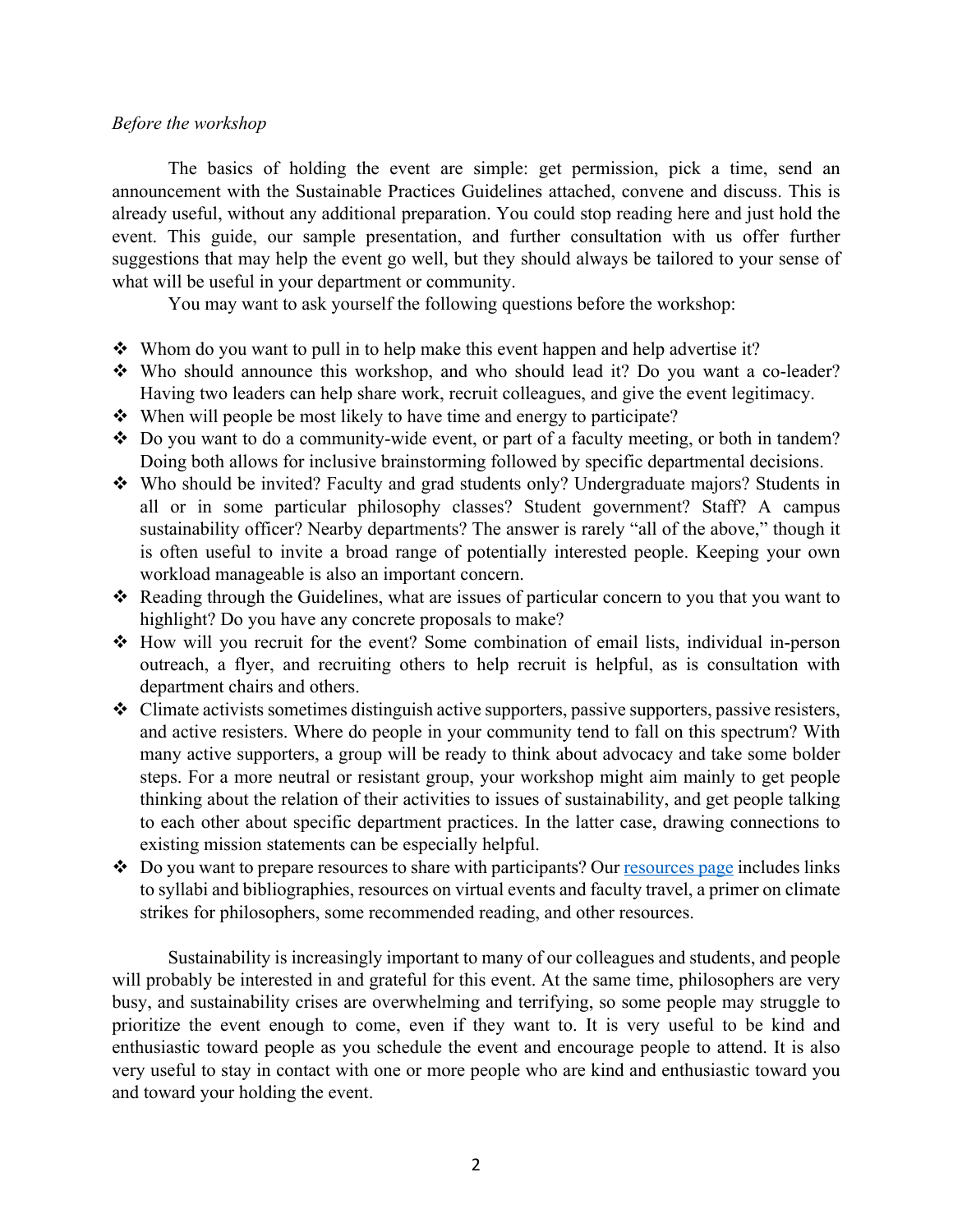## *Sample workshop agenda*

The basic structure of a *full 90-minute workshop* might go as follows:

(1) Introduction, welcome, and thanks. These can include a land acknowledgment, and having each person say or write one area of interest in sustainability, or one hope for the workshop.

(2) Workshop goal: identify next steps toward sustainable practices, collectively and individually.

(3) Background: say briefly why you wanted to do this. Say something personal! Some information on Philosophers for Sustainability and/or the importance of collective action can also be helpful.

(4) List/review some possible next steps collectively and individually—many options at different scales, drawing from the Guidelines and/or our sample presentation slides. E.g., rethinking course offerings, e-colloquia, cutting plastic or meat at events, taking a position on new construction, etc. (5) Breakout groups of 2-4 people (10-15 min): ask participants to make sure each person gets to think out loud about three questions about sustainable practices: (i) what is a next step you want to see in your philosophical community? (ii) what is a good next step for you individually? (iii) what is a challenge or obstacle you'd like to discuss?

(6) Open discussion (at least 30 min). Make sure many people get to speak, including and especially members of marginalized groups who may not jump in to speak first. As the discussion goes on, help steer participants increasingly toward strategic planning toward next steps in the community.

(7) Closing: About ten minutes before the end: ask for a show of hands of who would like to meet occasionally in an ongoing way to work toward sustainable practices; if there are several people, do 1-3 people want to coordinate the group? If the workshop is on Zoom, ask people to write into chat one next step they would like to take. Thanks everyone!

A 20-30 minute *faculty meeting workshop* might go as follows, with (1)-(3) taking 3-5 min. total. (1) Brief welcome and thanks.

(2) Workshop goal: identify and discuss next steps toward sustainable practices in research, teaching, service, and governance in the department.

(3) The importance of sustainable practices. You might briefly cite consensus about climate change, department or university mission statements, and/or this introductory sentence in the Guidelines: "Like academic freedom and academic integrity, sustainability is a part of fair institutional practice and of nurturing the next generations of philosophers and members of society at large."

(4) Suggestions and discussion (About 2/3 of the workshop): Following the order of headings in the Guidelines, invite proposals and discussion concerning (i) food, (ii) conferences and travel, (iii) teaching (course offerings and content), and (iv) governance and advocacy within the department and institution. Since time is tight, help keep the group moving through the topics, so it can build toward teaching, advocacy, and the closing. Alternative formats for (4) include selfselected breakout rooms focusing on one of (i)-(iv), or a report on suggestions from a full-length workshop, followed by open discussion. The two workshops can work especially well in tandem. (5) Closing (3 min): Ask for a show of hands of people interested in meeting occasionally about sustainable practices in the department (or beyond). Ask whether an informal group or a department committee might be useful, and take names of interested people. Thanks everyone!